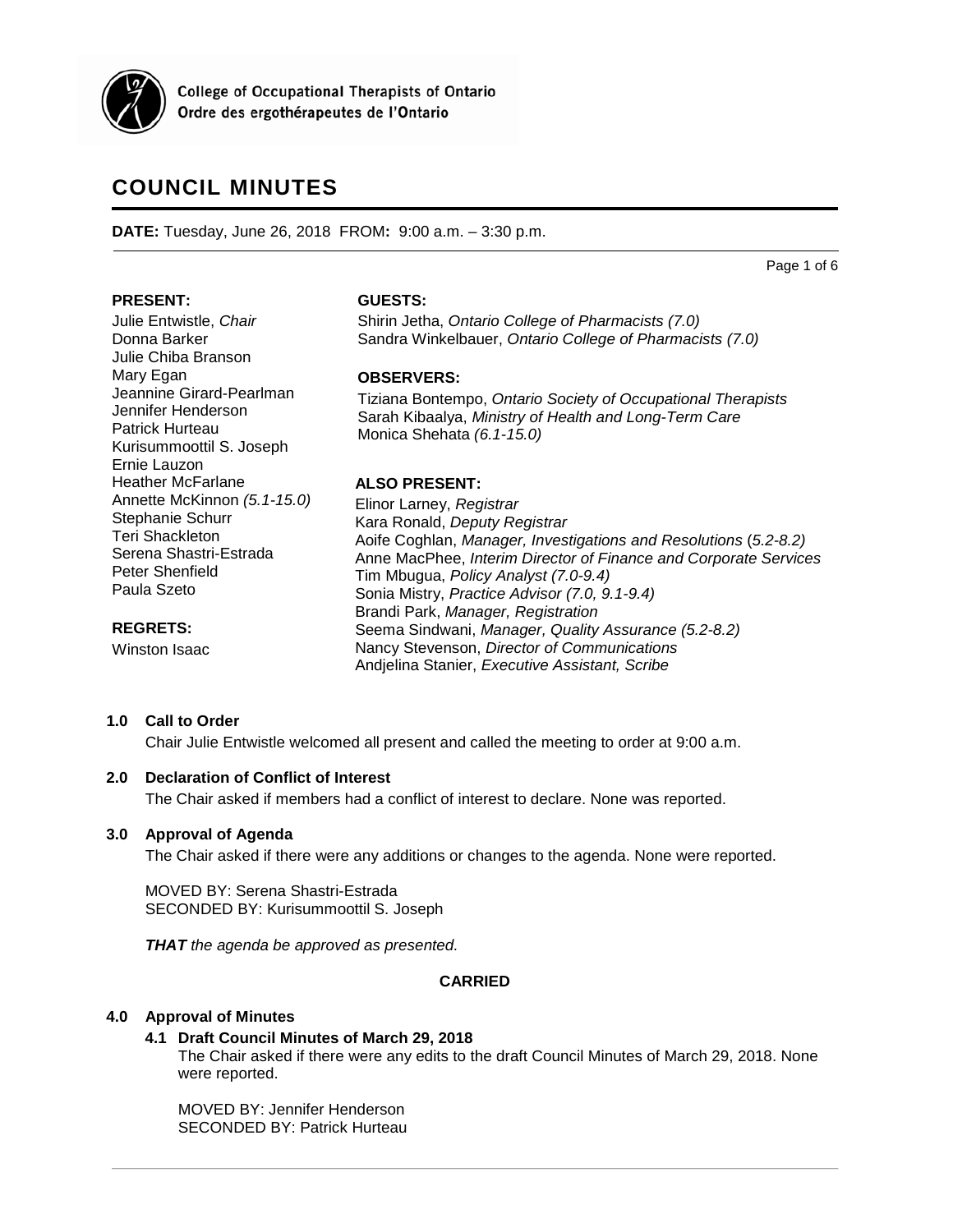Page 2 of 6

*THAT the draft Council minutes of March 29, 2018 be approved as presented.*

# **CARRIED**

# **4.2 Draft Council Officer Election Minutes of March 29, 2018** The Chair asked if there were any edits to the Officer Election Minutes of March 29, 2018. None were reported.

MOVED BY: Ernie Lauzon SECONDED BY: Paula Szeto

*THAT the draft Council Officer Election Minutes of March 29, 2018 be approved as presented.*

# **CARRIED**

# **5.0 Registrar's Report**

## **5.1 Annual Registrar Evaluation Process –** *in camera*

The Chair stated that Council would move *in camera* to discuss a human resources matter. Observers and staff were asked to leave the meeting.

MOVED BY: Jennifer Henderson SECONDED BY: Heather McFarlane

*THAT Council moves in camera.*

## **CARRIED**

Observers and staff rejoined the meeting following the *in camera* session.

#### **5.2 Registrar's Report**

Council reviewed the written report and the Registrar responded to questions.

#### **5.3 Registrar's Presentation**

The Registrar reported on the outcomes of operational projects for Year 1 (2017-2018) and presented on 9 specific areas of focus for Year 2 (2018-2019) related to the 2017-2020 Strategic Plan. She responded to questions.

## **5.4 Priority Performance Report**

Council reviewed and discussed performance data for Q4 (March 1, 2018 – May 31, 2018) of the 2017-2018 fiscal year related to the 2017-2020 Strategic Plan.

MOVED BY: Jeannine Girard-Pearlman SECONDED BY: Ernie Lauzon

*THAT Council receives the Priority Performance Report for the fourth quarter of 2017-2018.*

# **CARRIED**

## **5.5 Risk Management Program**

The Registrar reported that development of the risk management program is now complete. Council was asked to determine how best to implement and manage this process.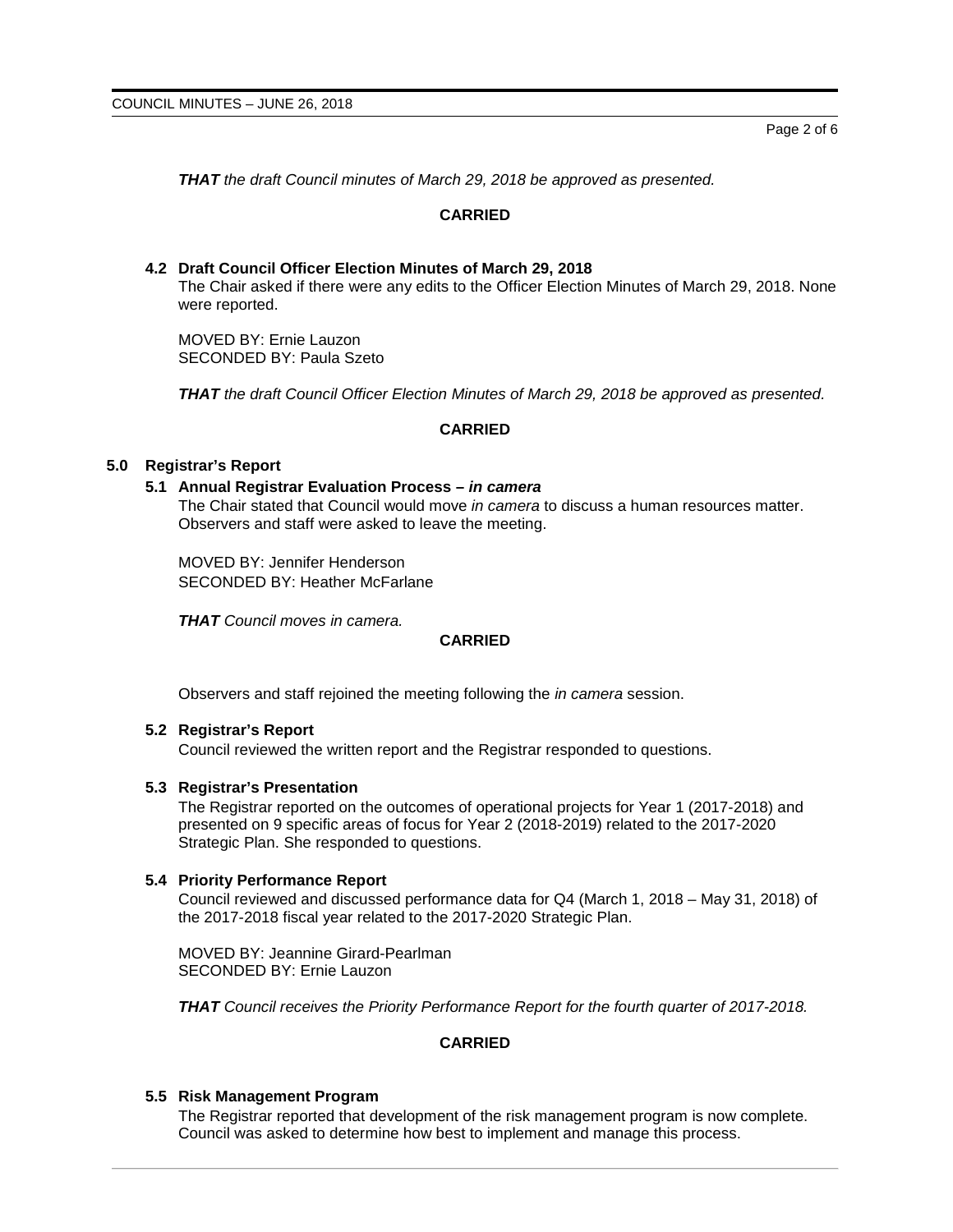MOVED BY: Jennifer Henderson SECONDED BY: Serena Shastri-Estrada

*THAT the review of the risk management program be delegated to Executive, with quarterly reports presented to Council*.

### **CARRIED**

Council further reviewed and discussed the 2017-2018 Q4 Risk Management Report. Future reports are to include related rationale and updates on progress.

MOVED BY: Jennifer Henderson SECONDED BY: Peter Shenfield

*THAT Council reviews the risk management report.*

## **CARRIED**

#### **6.0 Finance**

#### **6.1 March 2018 Financial Report**

Council reviewed and discussed the financial statements and the Registrar and Anne MacPhee responded to questions.

MOVED BY: Jeannine Girard-Pearlman SECONDED BY: Heather McFarlane

*THAT Council receives the March 2018 Financial Report, Statement of Financial Position, and Statement of Operations, as presented.*

#### **CARRIED**

#### **6.2 Reserve Funds after Year End 2017**

Council reviewed the Registrar's memo with direction to allocate funds to the Reserve Funds.

#### **6.3 Projected 2018–2019 Budget**

Council reviewed and discussed the projected 2018-2019 budget. The Registrar and Anne MacPhee responded to questions.

MOVED BY: Jeannine Girard-Pearlman SECONDED BY: Jennifer Henderson

*THAT Council reviews the Projected 2018-2019 Budget as presented.*

# **CARRIED**

#### **7.0 Council Development**

Presentation and discussion on the *Quality Assurance Program* at the Ontario College of Pharmacists, by Shirin Jetha and Sandra Winkelbauer.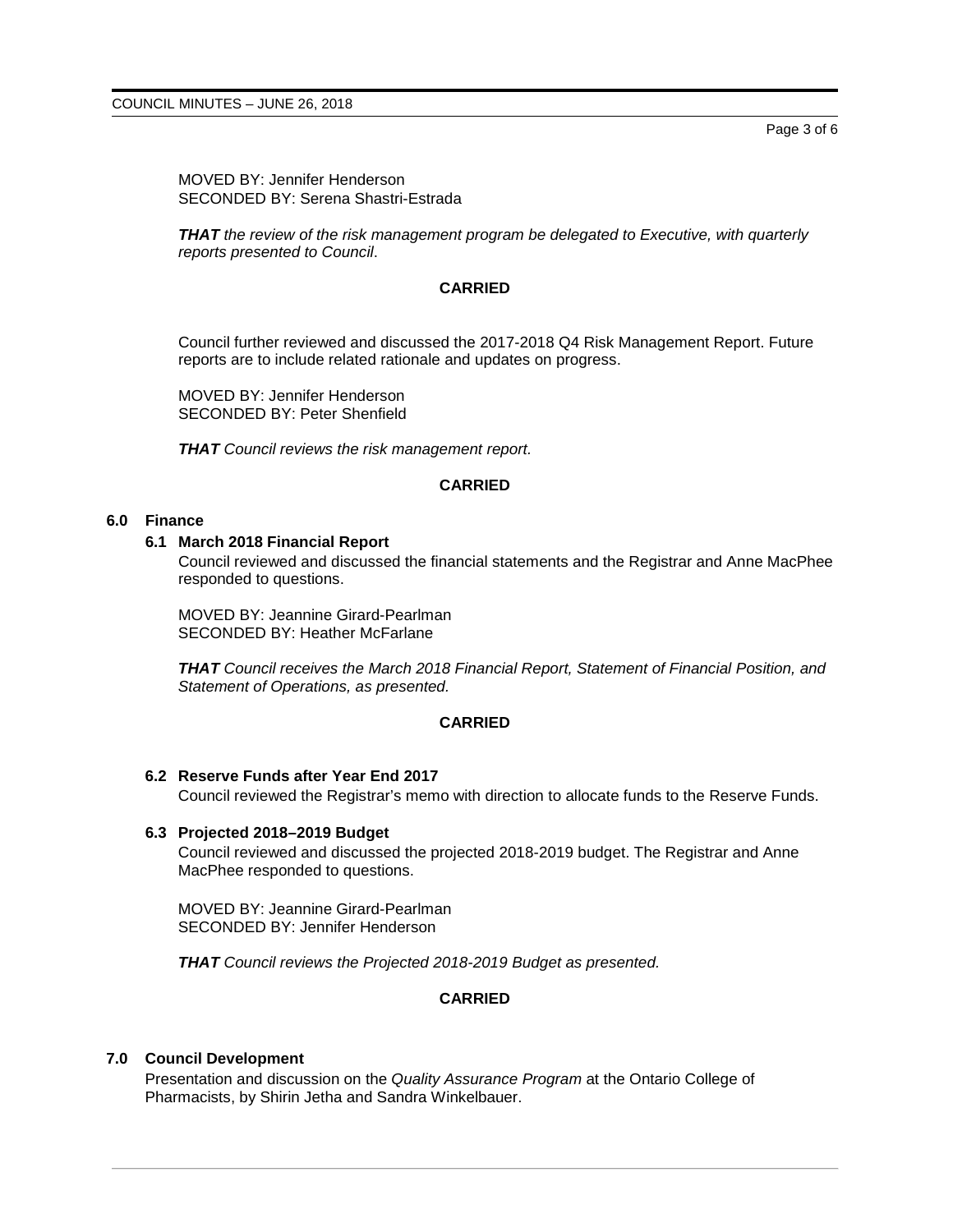# **8.0 Governance**

# **8.1 Bylaw Amendments**

Consultation on the proposed bylaw amendments to parts 16, 17 and 20 is now complete. Proposed changes are already in effect due to amendments to the Regulated Health Professions Act (RHPA), 1991. Three responses were received and overall the feedback was positive and in support of the proposed amendments.

MOVED BY: Jennifer Henderson SECONDED BY: Julie Chiba Branson

*THAT Council approves the proposed amendments to parts 16, 17 and 20 of the bylaws, which were circulated for consultation as required.*

# **CARRIED**

# **8.2 Reappointment of Non-Council Member – Quality Assurance Committee (QAC)**

QAC Chair Mary Egan explained that Avelino (Jun) Maranan's first 3-year term as a non-Council member has come to an end. He has agreed to stay on for a second term if approved by Council. Jun is a valued and consistent member of the QAC and his reappointment is strongly recommended by the committee.

MOVED BY: Mary Egan SECONDED BY: Serena Shastri-Estrada

*THAT Council approves the reappointment of Avelino (Jun) Maranan as a Professional non-Council member of the Quality Assurance Committee for a second 3-year term, commencing on June 18, 2018.*

## **CARRIED**

# **9.0 Business Arising**

#### **9.1 Regulations – Controlled Act of Psychotherapy**

Tim Mbugua reported that the consultation on the Controlled Act of Psychotherapy Regulation is now complete.134 responses were received and the clear majority of those who responded (84%) are in support of this regulation.

MOVED BY: Jeannine Girard-Pearlman SECONDED BY: Jennifer Henderson

*THAT Council approves the proposed Controlled Act of Psychotherapy Regulation, which was circulated to registrants and other stakeholders as required, for submission to government.*

# **CARRIED** (Unanimously)

# **9.2 Revised Standards for Psychotherapy**

Council reviewed and discussed the revisions to this document.

MOVED BY: Jennifer Henderson SECONDED BY: Heather McFarlane

*THAT Council approves the revised Standards for Psychotherapy*

**CARRIED** (Abstention: Patrick Hurteau)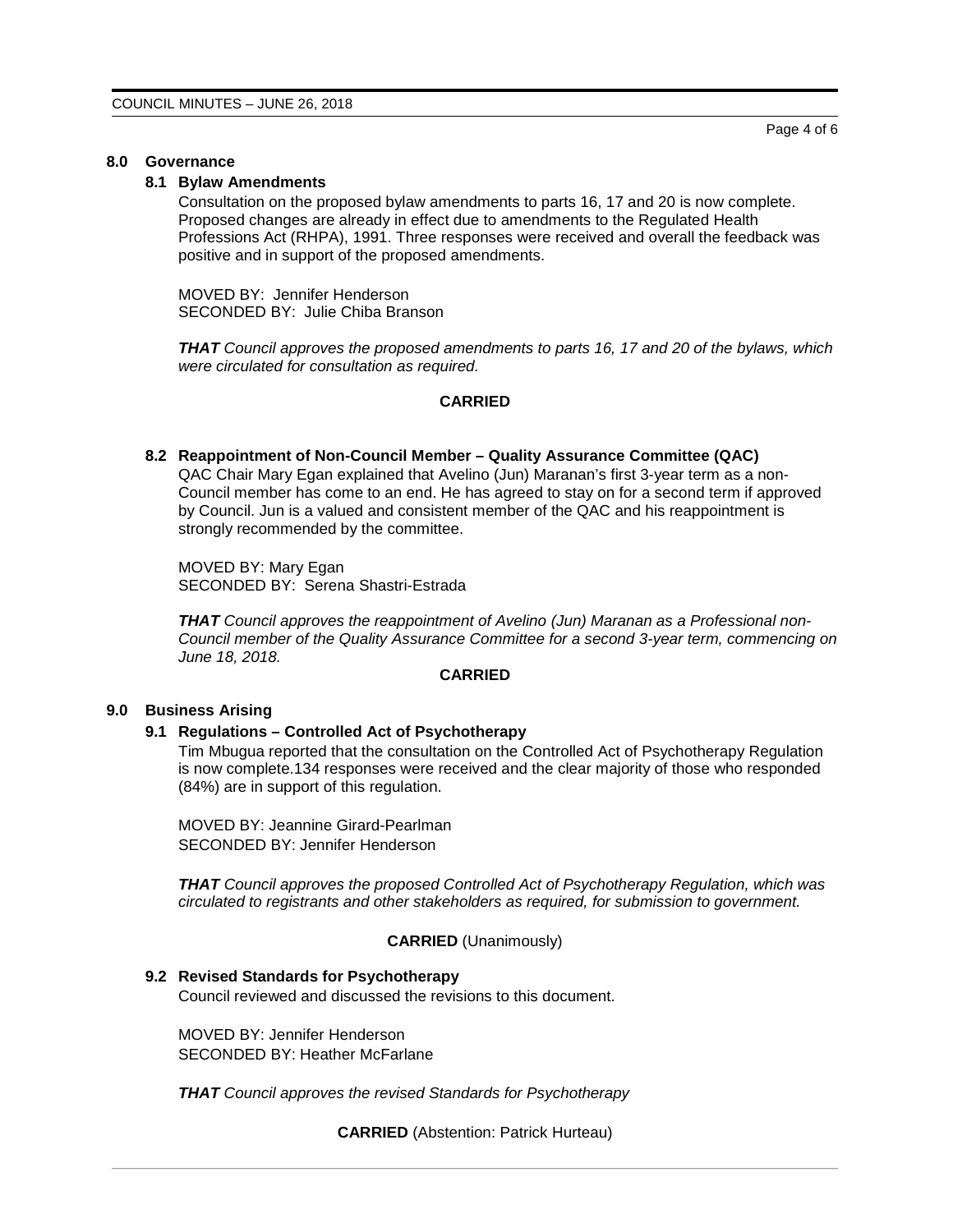## **9.3 Revised Standards for the Prevention of Sexual Abuse**

Council reviewed and discussed the revisions to this document. Several further minor revisions were recommended.

MOVED BY: Jeannine Girard-Pearlman SECONDED BY: Ernie Lauzon

*THAT Council approves the revised Standards for the Prevention of Sexual Abuse including today's changes.*

## **CARRIED**

## **9.4 Guide to Discretionary Reporting of Fitness to Drive**

Council reviewed and discussed the revisions to this document.

MOVED BY: Jennifer Henderson SECONDED BY: Serena Shastri-Estrada

*THAT Council approves the Guide to Discretionary Reporting of Fitness to Drive to be in effect July 1, 2018.*

# **CARRIED**

#### **10.0 Roundtable**

A discussion was held on the results of the evaluation of the new officer nomination process. The following items were noted:

- Provide verbal instructions on filling out the ballot immediately prior to voting.
- Provide slate and live updates on screen during voting.
- Enforce word limit for candidacy statements.
- Nominations Committee to decide whether and how to structure the statement of candidacy.
- All members will continue to be eligible to vote.

## **11.0 Environmental Scan**

Council members provided various updates on changes in systems and information of interest that impact the practice of occupational therapy.

# **12.0 Committee Reports**

- **12.1 Executive** Report by Winston Isaac, *Chair*
	- **12.1.1 Practice Issues Subcommittee**  Report by Julie Entwistle, *Chair*
- **12.2 Registration** Report by Donna Barker, *Chair*
- **12.3 Inquiries, Complaints & Reports** Report by Kurisummoottil S. Joseph, *Chair*
- **12.4 Discipline –** Report by Paula Szeto, *Chair*
- **12.5 Fitness to Practise –** Report by Jennifer Henderson, *Chair*
- **12.6 Quality Assurance**  Report by Mary Egan, *Chair*
- **12.7 Patient Relations** Report by Jeannine Girard-Pearlman, *Chair*

## **13.0 Council Evaluation**

The Chair asked Council members to complete and submit their meeting evaluation forms and encouraged members to provide recommendations for future improvements.